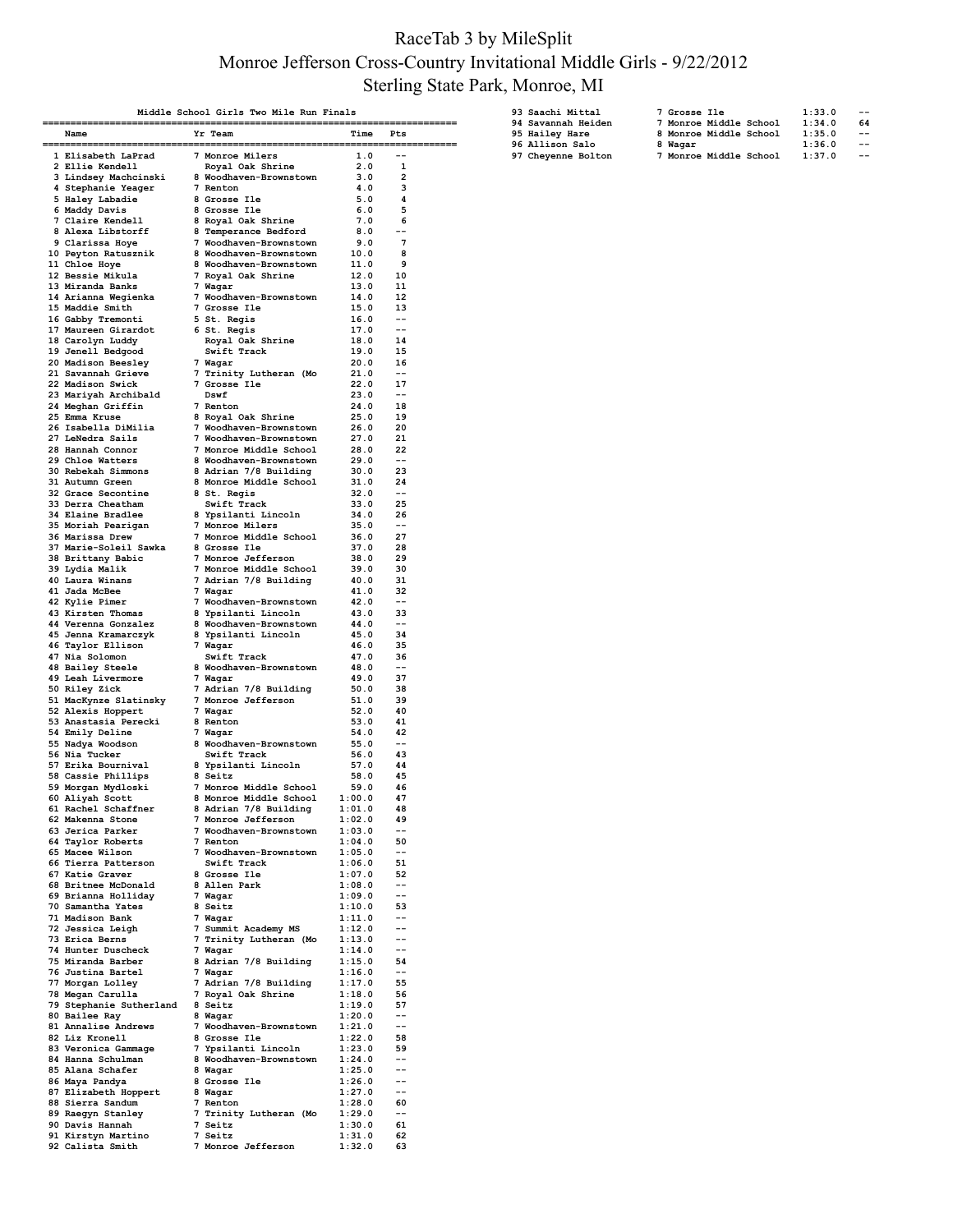### RaceTab 3 by MileSplit Monroe Jefferson Cross-Country Invitational Middle Girls - 9/22/2012 Sterling State Park, Monroe, MI

| Middle School Girls Two Mile Run Finals |  |                        |        |       |  |  |  |
|-----------------------------------------|--|------------------------|--------|-------|--|--|--|
| Name                                    |  | Yr Team                | Time   | Pts   |  |  |  |
| 98 Adrian Uselton                       |  | 7 Grosse Ile           | 1:38.0 | $-$   |  |  |  |
| 99 Katie Hephner                        |  | 7 Adrian 7/8 Building  | 1:39.0 | 65    |  |  |  |
| 100 Ashlyn Childs                       |  | 8 Adrian 7/8 Building  | 2:00.0 | $-$   |  |  |  |
| 101 Jaysa Wegrzyn                       |  | 8 Summit Academy MS    | 2:01.0 | $-$   |  |  |  |
| 102 Allissa Sudak                       |  | 7 Monroe Jefferson     | 2:02.0 | 66    |  |  |  |
| 103 Brisa Rios                          |  | 7 Grosse Ile           | 2:03.0 | $-$   |  |  |  |
| 104 Sevta Gill                          |  | 7 Renton               | 2:04.0 | 67    |  |  |  |
| 105 Michelle Goss                       |  | 7 Ypsilanti Lincoln    | 2:05.0 | 68    |  |  |  |
| 106 Skylar Wolfenbarger                 |  | 7 Ypsilanti Lincoln    | 2:06.0 | 69    |  |  |  |
| 107 Cara Taylor                         |  | 7 Waqar                | 2:07.0 | $-$   |  |  |  |
| 108 Brianna Eldridge                    |  | 7 Seitz                | 2:08.0 | 70    |  |  |  |
| 109 Tiffany Ditzhazy                    |  | 8 Seitz                | 2:09.0 | 71    |  |  |  |
| 110 Minyiah Ellise                      |  | 7 OW Best              | 2:10.0 | $-$   |  |  |  |
| 111 Isabella Roberts                    |  | 8 Seitz                | 2:11.0 | $-$   |  |  |  |
| 112 Alysa Clouse                        |  | 7 Monroe Middle School | 2:12.0 | $- -$ |  |  |  |
| 113 Jordin Kirkpatrick                  |  | 8 Monroe Middle School | 2:13.0 | $-$   |  |  |  |
| 114 Emily Satterla                      |  | 7 Adrian 7/8 Building  | 2:14.0 | $-$   |  |  |  |
| 115 Chelsea Kovacs                      |  | 8 Seitz                | 2:15.0 | $-$   |  |  |  |
| 116 Suraiya Matin                       |  | 8 Seitz                | 2:16.0 | $- -$ |  |  |  |
| 117 Lauren Druvor                       |  | 7 Summit Academy MS    | 2:17.0 | $-$   |  |  |  |
| 118 Rose Brown                          |  | 7 Monroe Jefferson     | 2:18.0 | 72    |  |  |  |
| 119 Jannah Maazza                       |  | 8 Summit Academy MS    | 2:19.0 | $-$   |  |  |  |
| 120 Breanna Wilson                      |  | 7 Adrian 7/8 Building  | 2:20.0 | $-$   |  |  |  |
| 121 Lexi Mauritz                        |  | 8 Waqar                | 2:21.0 | $- -$ |  |  |  |
| 122 Alexis Ganop                        |  | 7 Seitz                | 2:22.0 | $-$   |  |  |  |
| 123 Mia Puccetti                        |  | 8 Monroe Middle School | 2:23.0 | $-$   |  |  |  |
| 124 Megan Bussenbark                    |  | 8 Monroe Middle School | 2:24.0 |       |  |  |  |
| 125 Rhiannon Flores                     |  | 7 OW Best              | 2:25.0 | $-$   |  |  |  |
|                                         |  |                        |        |       |  |  |  |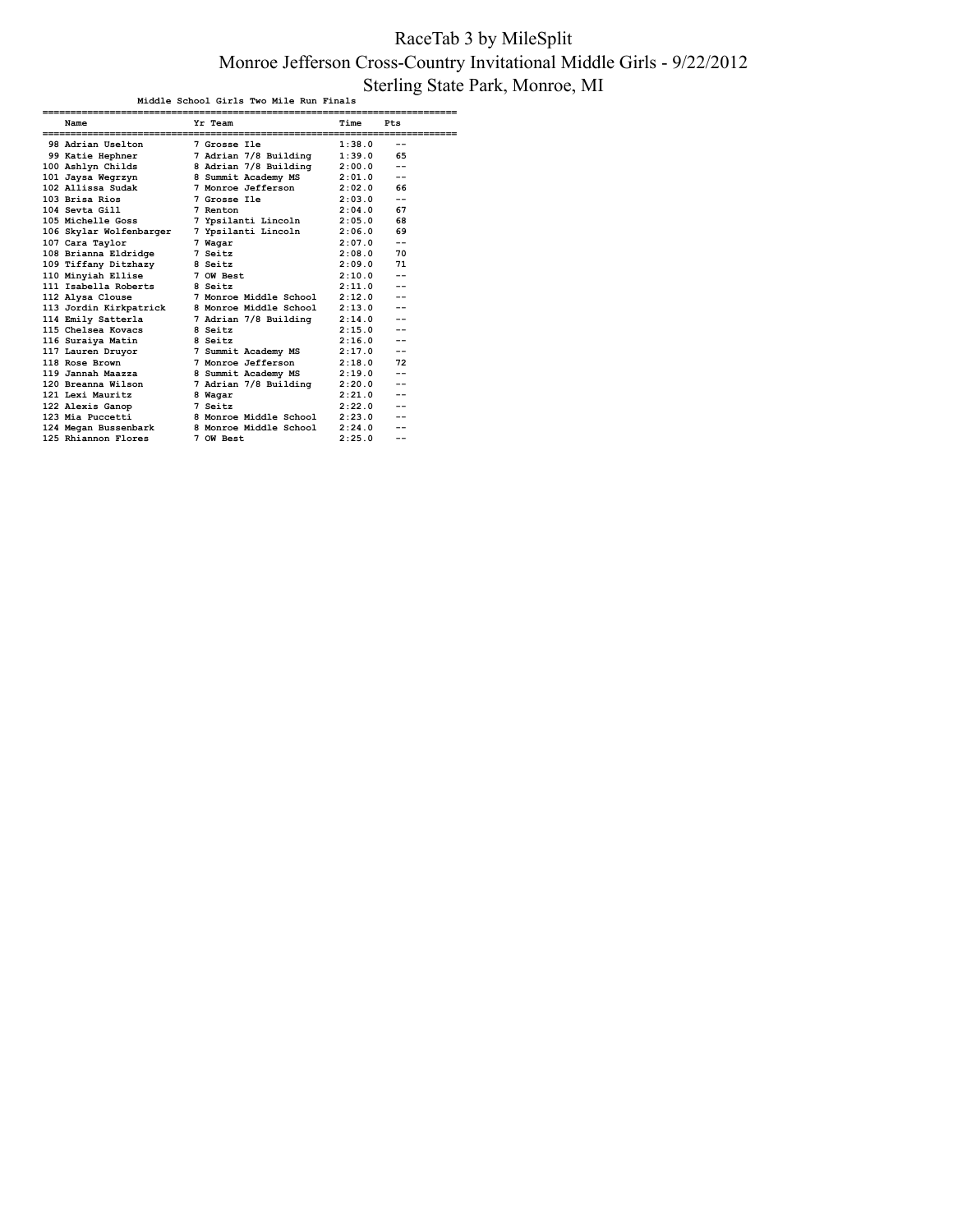### RaceTab 3 by MileSplit Monroe Jefferson Cross-Country Invitational Middle Girls - 9/22/2012 Sterling State Park, Monroe, MI

|               | Middle School Girls Two Mile Run Team Scores                      |                                |             |                          |    |                 |      |     |
|---------------|-------------------------------------------------------------------|--------------------------------|-------------|--------------------------|----|-----------------|------|-----|
| Team          |                                                                   | Pts                            | $1 \quad 2$ | з                        | 4  |                 | 5(6) | (7) |
|               | 1 Woodhaven-Brownstown                                            | 38                             | $2 \t 7$    | 8                        | 9  | 12              | 20   | 21  |
| 2             | Lindsey Machcinski                                                |                                |             | 3.00                     |    |                 |      |     |
| 7             | Clarissa Hoye                                                     |                                |             | 9.00                     |    |                 |      |     |
| 8<br>9        | Peyton Ratusznik<br>Chloe Hoye                                    |                                |             | 10.00<br>11.00           |    |                 |      |     |
| 12            | Arianna Wegienka                                                  |                                |             | 14.00                    |    |                 |      |     |
| 20            | Isabella DiMilia                                                  |                                |             | $26.00*$                 |    |                 |      |     |
| 21            | LeNedra Sails                                                     |                                |             | 27.00*                   |    | 1-5 Split: 11   |      |     |
|               | Total Time: 47 Average: 9.40 1-5<br>2 Royal Oak Shrine 50 1 6 10  |                                |             |                          | 14 | 19 56           |      |     |
| $\mathbf{1}$  | Ellie Kendell<br>Claire Kendell                                   |                                |             | 2.00                     |    |                 |      |     |
| 6<br>10       | Bessie Mikula                                                     |                                |             | 7.00<br>12.00            |    |                 |      |     |
| 14            | Carolyn Luddy                                                     |                                |             | 18.00                    |    |                 |      |     |
| 19            | Emma Kruse<br>56 Megan Carulla                                    |                                |             | 25.00                    |    |                 |      |     |
|               |                                                                   |                                |             | $1:18.00*$               |    |                 |      |     |
| 3 Grosse Ile  |                                                                   | 67 4 5 13 17 28                |             |                          |    |                 | 52   | 58  |
| 4             | Haley Labadie                                                     |                                |             | 5.00                     |    |                 |      |     |
| 5<br>13       | Maddy Davis<br>Maddie Smith                                       |                                |             | 6.00<br>15.00            |    |                 |      |     |
| 17            | Madison Swick                                                     |                                |             | 22.00                    |    |                 |      |     |
| 28            | Marie-Soleil Sawka                                                |                                |             | 37.00                    |    |                 |      |     |
| 52<br>58      | Katie Graver<br>Liz Kronell                                       |                                |             | $1:07.00*$<br>$1:22.00*$ |    |                 |      |     |
|               | Total Time: 1:25                                                  | Average: 17.00   1-5 Split: 32 |             |                          |    |                 |      |     |
| 4 Wagar       |                                                                   | 131 11 16 32                   |             |                          |    | 35 37 40 42     |      |     |
| 11<br>16      | Miranda Banks<br>Madison Beesley                                  |                                |             | 13.00<br>20.00           |    |                 |      |     |
| 32            | Jada McBee                                                        |                                |             | 41.00                    |    |                 |      |     |
| 35            | <b>Taylor Ellison</b>                                             |                                |             | 46.00                    |    |                 |      |     |
| 37<br>40      | Leah Livermore<br>Alexis Hoppert                                  |                                |             | 49.00<br>$52.00*$        |    |                 |      |     |
|               | 42 Emily Deline                                                   |                                |             | 54.00*                   |    |                 |      |     |
|               | Total Time: 2:49 Average: 33.80                                   |                                |             |                          |    | 1-5 Split: 36   |      |     |
| 22            | 5 Monroe Middle School<br>Hannah Connor                           | 149 22 24 27                   |             | 28.00                    |    | 30 46 47        |      | 64  |
| 24            | Autumn Green                                                      |                                |             | 31.00                    |    |                 |      |     |
| 27            | Marissa Drew                                                      |                                |             | 36.00                    |    |                 |      |     |
| 30<br>46      | Lydia Malik                                                       |                                |             | 39.00<br>59.00           |    |                 |      |     |
| 47            | Morgan Mydloski<br>Aliyah Scott                                   |                                |             | $1:00.00*$               |    |                 |      |     |
| 64            | Savannah Heiden                                                   |                                |             | $1:34.00*$               |    |                 |      |     |
| 6 Swift Track | Total Time: 3:13 Average: 38.60 1-5 Split: 31                     | 170  15  25  36  43  51        |             |                          |    |                 |      |     |
| 15            | Jenell Bedgood                                                    |                                |             | 19.00                    |    |                 |      |     |
| 25            | Derra Cheatham                                                    |                                |             | 33.00                    |    |                 |      |     |
| 36<br>43      | Nia Solomon<br>Nia Tucker                                         |                                |             | 47.00<br>56.00           |    |                 |      |     |
| 51            | Tierra Patterson                                                  |                                |             | 1:06.00                  |    |                 |      |     |
|               | Total Time: 3:41 Average: 44.20 1-5 Split: 47                     |                                |             |                          |    |                 |      |     |
| 7 Renton<br>3 | Stephanie Yeager                                                  | 172 3 18                       |             | 41<br>4.00               |    | 50 60           | 67   |     |
| 18            | Meghan Griffin                                                    |                                |             | 24.00                    |    |                 |      |     |
| 41            | Anastasia Perecki                                                 |                                |             | 53.00                    |    |                 |      |     |
| 50<br>60      | Taylor Roberts<br>Sierra Sandum                                   |                                |             | 1:04.00<br>1:28.00       |    |                 |      |     |
| 67            | Sevta Gill                                                        |                                |             | $2:04.00*$               |    |                 |      |     |
|               | Total Time: 3:53 Average: 46.60 1-5 Split: 1:24                   |                                |             |                          |    |                 |      |     |
| 23            | 8 Adrian 7/8 Building 194 23 31 38 48 54 55 65<br>Rebekah Simmons |                                |             | 30.00                    |    |                 |      |     |
| 31            | Laura Winans                                                      |                                |             | 40.00                    |    |                 |      |     |
| 38            | <b>Riley Zick</b>                                                 |                                |             | 50.00                    |    |                 |      |     |
| 48<br>54      | Rachel Schaffner<br>Miranda Barber                                |                                |             | 1:01.00<br>1:15.00       |    |                 |      |     |
| 55            | Morgan Lolley                                                     |                                |             | $1:17.00*$               |    |                 |      |     |
|               |                                                                   |                                |             |                          |    |                 |      |     |
|               | 9 Ypsilanti Lincoln 196 26 33 34                                  |                                |             |                          |    | 44 59           | 68   | 69  |
| 26            | Elaine Bradlee                                                    |                                |             | 34.00                    |    |                 |      |     |
| 33            | Kirsten Thomas                                                    |                                |             | 43.00                    |    |                 |      |     |
| 34<br>44      | Jenna Kramarczyk<br>Erika Bournival                               |                                |             | 45.00<br>57.00           |    |                 |      |     |
| 59            | Veronica Gammage                                                  |                                |             | 1:23.00                  |    |                 |      |     |
| 68            | Michelle Goss                                                     |                                |             | $2:05.00*$               |    |                 |      |     |
| 69            | Skylar Wolfenbarger<br>Total Time: 4:22 Average: 52.40            |                                |             | $2:06.00*$               |    | 1-5 Split: 49   |      |     |
|               | 10 Monroe Jefferson                                               | 246 29 39 49 63 66 72          |             |                          |    |                 |      |     |
| 29            | Brittany Babic                                                    |                                |             | 38.00                    |    |                 |      |     |
| 39<br>49      | MacKynze Slatinsky<br>Makenna Stone                               |                                |             | 51.00<br>1:02.00         |    |                 |      |     |
| 63            | Calista Smith                                                     |                                |             | 1:32.00                  |    |                 |      |     |
| 66            | Allissa Sudak                                                     |                                |             | 2:02.00                  |    |                 |      |     |
| 72            | Rose Brown<br>Total Time: 6:05                                    | Average: 1:13.00               |             | $2:18.00*$               |    | 1-5 Split: 1:24 |      |     |
| 11 Seitz      |                                                                   | 278 45 53 57                   |             |                          |    | 61 62 70 71     |      |     |
| 45            | Cassie Phillips                                                   |                                |             | 58.00                    |    |                 |      |     |
| 53<br>57      | Samantha Yates<br>Stephanie Sutherland                            |                                |             | 1:10.00<br>1:19.00       |    |                 |      |     |
| 61            | Davis Hannah                                                      |                                |             | 1:30.00                  |    |                 |      |     |
| 62            | Kirstyn Martino                                                   |                                |             | 1:31.00                  |    |                 |      |     |